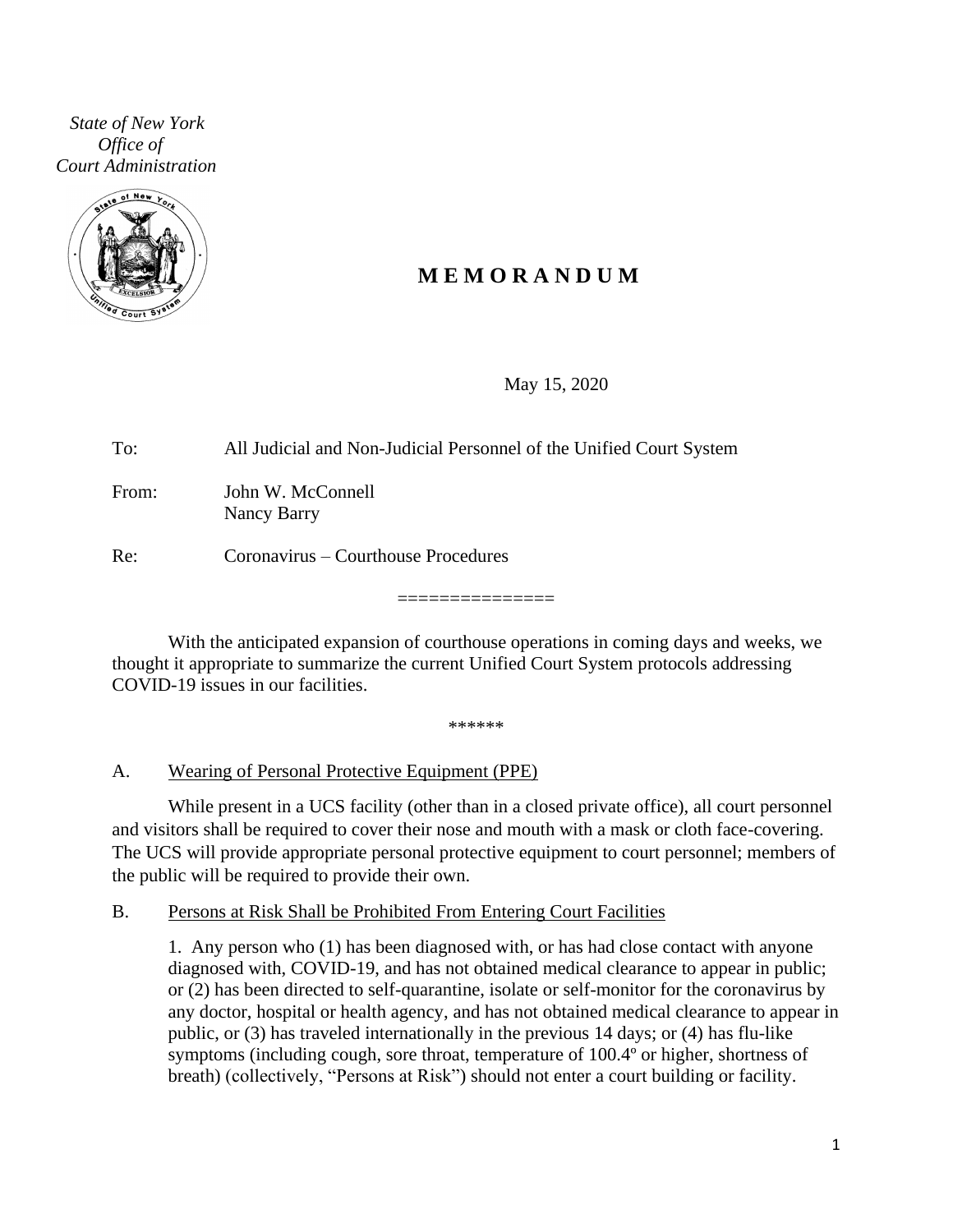2. Persons at Risk having business before the court should contact the court by telephone or email and follow instructions on how to proceed.

3. Uniformed court personnel may inquire to ensure that court visitors understand and are in compliance with this directive.

### C. Persons at Risk Entering Court Facilities

If a court visitor who self-identifies as a Person at Risk as described in par. B enters a court facility, court personnel shall take the following steps:

- 1. court uniformed personnel shall be notified; and
- 2. uniformed personnel shall notify the visitor of the procedure described in section A, and request that the visitor leave the court facility immediately and call the contact number for further information.
- 3. If the visitor declines to leave the building, a uniformed supervisor shall assess the situation and take appropriate steps (including contacting local medical assistance).
- 4. at earliest opportunity, court personnel shall direct appropriate cleaning of areas contacted by the visitor.

## D. Court Employees

- 1. If a court employee self-identifies as a Person at Risk as described in par. B, the employee:
	- a. shall not come to work;
	- b. shall notify a work supervisor of the circumstances; and
	- c. shall contact a personal medical provider or public health provider and follow medical instructions.
- 2. If a court employee self-identifies as a Person at Risk as described in par. B and is present at work,
	- a. the employee shall immediately notify a work supervisor of the circumstances and shall go home, contact a medical provider or public health provider, and follow medical instructions;
	- b. the supervisor shall immediately notify uniformed court personnel;
	- c. at earliest opportunity, court personnel shall direct appropriate cleaning of areas contacted by the employee; and
	- d. uniformed personnel shall apprise other appropriate supervisory personnel of steps as directed by health authorities.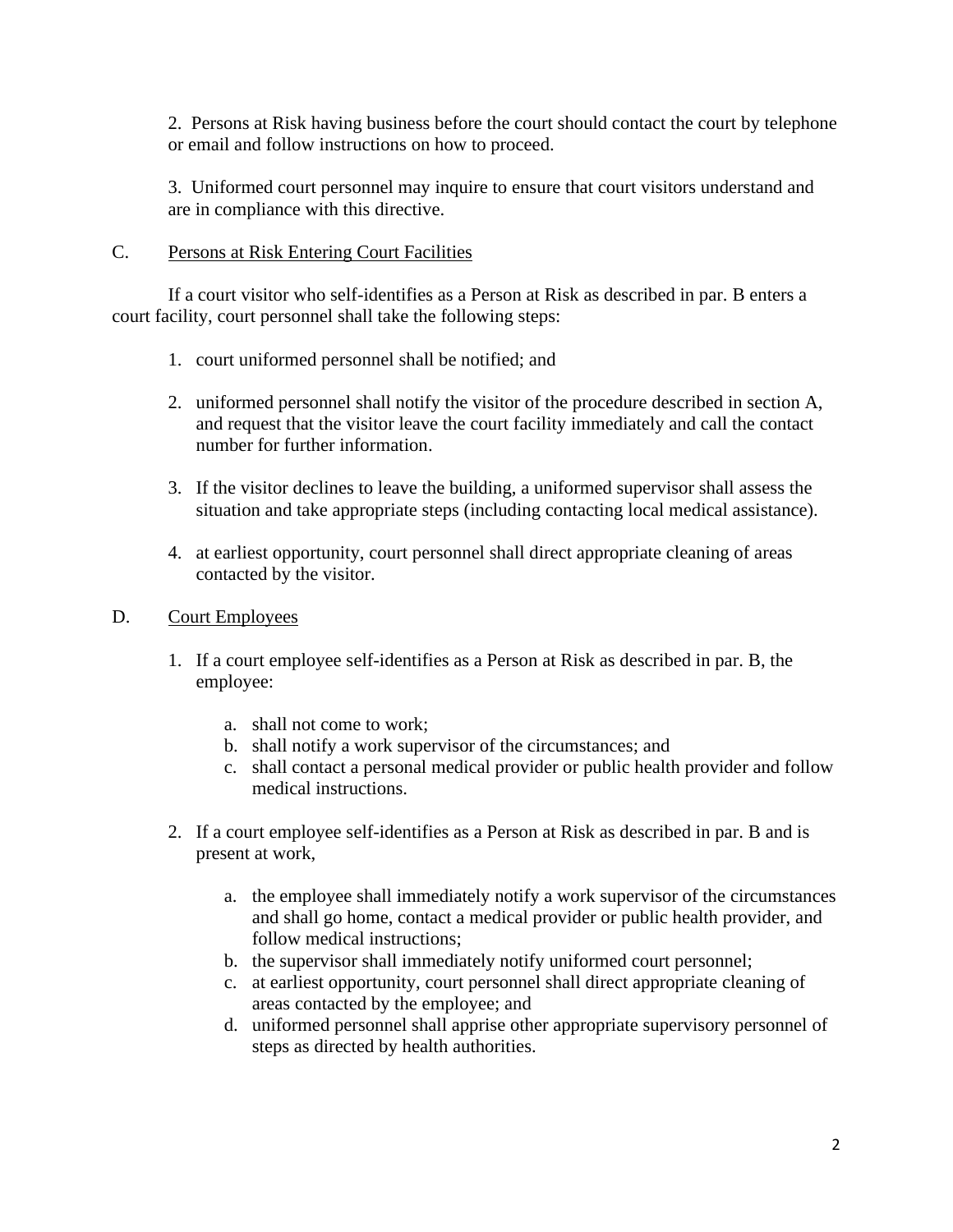### E. Receipt of Notification of a Confirmed Coronavirus Diagnosis

In the event that the court receives notice that a courthouse visitor or employee has been diagnosed with the coronavirus:

- 1. Senior uniformed personnel on site shall inform uniformed command outside the courthouse, and shall prepare an Unusual Occurrence Report/Aided Report (UOR) that includes the name of the diagnosed person. Court managerial personnel shall contact the diagnosed person, inquire whether that person consents to the disclosure of his or her identity as part of follow-up health and safety notifications to UCS judges and staff, and note in the UOR whether such consent has been received.
- 2. Court personnel shall review records of any court locations contacted by the diagnosed person, and the duration and nature of such contacts over the prior two weeks.
- 3. Judges and court staff within these contact areas shall be notified immediately about the diagnosis and the contact. If the diagnosed person has given permission for disclosure of his or her identity, that name may be disclosed in the course of such notification. If not, as required by current law, that identity shall not be disclosed: instead, the diagnosed person shall be described in a general fashion (e.g., "an attorney," "a court employee working in \_\_\_," etc.). In either case, judges and staff shall be provided with all available details about the scope of the diagnosed person's presence, time and whereabouts in the courthouse, instructed to contact their personal physicians to receive medical advice, provided excused leave to seek medical advice if they choose, and directed to notify the court of any further developments or medical directives.
- 4. Best efforts shall be made immediately to notify all attorneys and other members of the public who were in the contact areas during the relevant periods, while keeping the name of the diagnosed person confidential.
- 5. Local administrators shall inform other UCS personnel in the courthouse of the incident at earliest opportunity, while keeping the name of the diagnosed person confidential unless granted permission to disclose it (as described in pars. 1 and 4).
- 6. At earliest opportunity, court personnel shall direct appropriate cleaning of areas contacted by the person diagnosed.
- 7. A public statement describing the incident, without disclosing the identity of the diagnosed person, shall be posted on the UCS internal and public websites.

\* \* \*

In all instances described above, court uniformed personnel shall be notified and an Unusual Occurrence Report/Aided Report shall be prepared. The report shall describe all